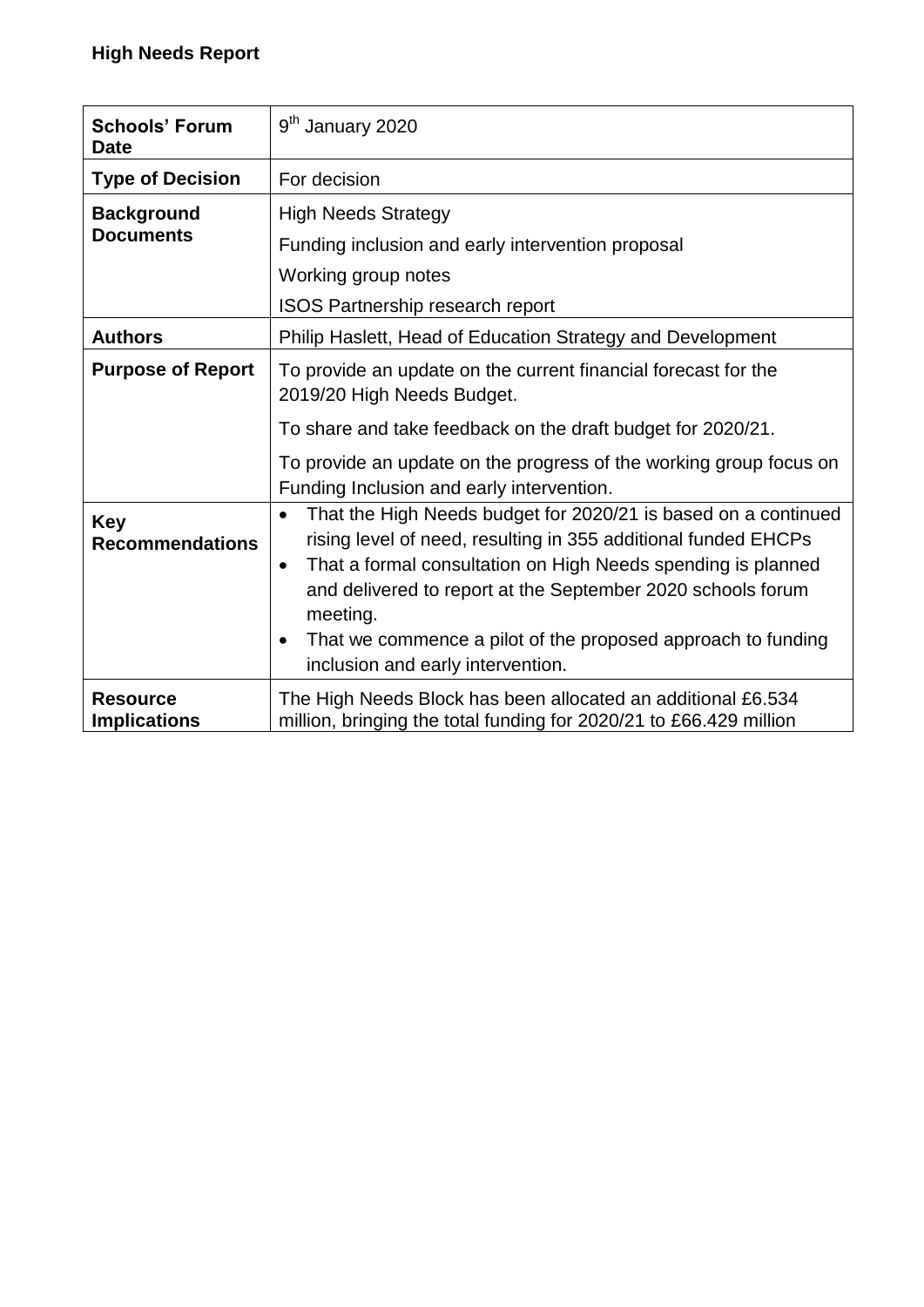## **1. High Needs – 2019/20 Financial Forecast**

1.1. The forecast for the High Needs budget is showing increased expenditure of £122,200 since the last Schools Forum meeting. This will mean that the forecast in-year deficit will rise to **£7,035,700** and the cumulative High Needs deficit to **£9,919,300.**

| <b>High Needs Block</b>               | <b>Budget</b><br>£000 | Actual<br>£000 | Variance<br>£000 | <b>October</b><br>Variance<br>£000 | between<br>months<br>£000 |
|---------------------------------------|-----------------------|----------------|------------------|------------------------------------|---------------------------|
| Alternative provision - places & top  |                       |                |                  |                                    |                           |
| ups & services                        | 5,647.1               | 5,654.5        | 7.4              | 99.1                               | $-91.7$                   |
| Alternative provision - Glos Hospital |                       |                |                  |                                    |                           |
| Education                             | 1,619.4               | 1,681.6        | 62.2             | 19.7                               | 42.5                      |
| <b>EHCP Costs - College and FE</b>    | 3,961.3               | 4,982.2        | 1,020.9          | 1,126.2                            | $-105.3$                  |
| <b>EHCP Costs - Early Years</b>       | 166.3                 | 191.0          | 24.7             | 0.0                                | 24.7                      |
| <b>EHCP Costs - Primary</b>           | 6,521.7               | 6,983.0        | 461.3            | 300.0                              | 161.3                     |
| <b>EHCP Costs - Secondary</b>         | 3,661.6               | 3,700.4        | 38.8             | 41.6                               | $-2.8$                    |
| <b>Excluded pupils</b>                | 0.0                   | $-81.2$        | $-81.2$          | $-81.7$                            | 0.5                       |
| LA Services and staffing              | 3,375.8               | 3,649.3        | 273.5            | 191.6                              | 81.9                      |
| <b>Independent Special Schools</b>    | 10,726.6              | 12,646.6       | 1,920.0          | 1,865.8                            | 54.2                      |
| <b>Restorative Practice</b>           | 200.0                 | 160.9          | $-39.1$          | $-27.2$                            | $-11.9$                   |
| <b>Special Centres</b>                | 487.7                 | 492.1          | 4.4              | 4.4                                | 0.0                       |
| Special school provision              | 16,601.8              | 18,747.0       | 2,145.2          | 2,145.2                            | 0.0                       |
| <b>Support Services</b>               | 1,262.6               | 1,202.5        | $-60.1$          | $-28.9$                            | $-31.2$                   |
| Virtual School                        | 610.4                 | 610.4          | 0.0              | 0.0                                | 0.0                       |
| <b>High Needs Unallocated</b>         | $-1,257.7$            | 0.0            | 1,257.7          | 1,257.7                            | 0.0                       |
| Rounding                              |                       |                | 0.0              |                                    | 0.0                       |
|                                       | 53,584.6              | 60,620.3       | 7,035.7          | 6,913.5                            | 122.2                     |

## 1.2. The main movements this reporting period are:

- A reduction in planned spending of £91,000 on alternative provision. The forecast spending has been reduced due to the lower levels of permanent exclusion seen so far this year.
- A reduction in planned spending on EHCP costs for Colleges and FE of £105,000, due to 5 planned places not being taken up.
- EHCP top-up costs have been reforecast to include £161,300 additional expenditure due to a higher than expected level of demand.
- Independent special schools costs have increased by £54,200 due to an additional high cost placement.
- LA services and staffing costs are higher than expected with an increased spending of £81,900. This is caused by an increase in staffing costs in the EHCP team to support and manage the rising numbers of plans.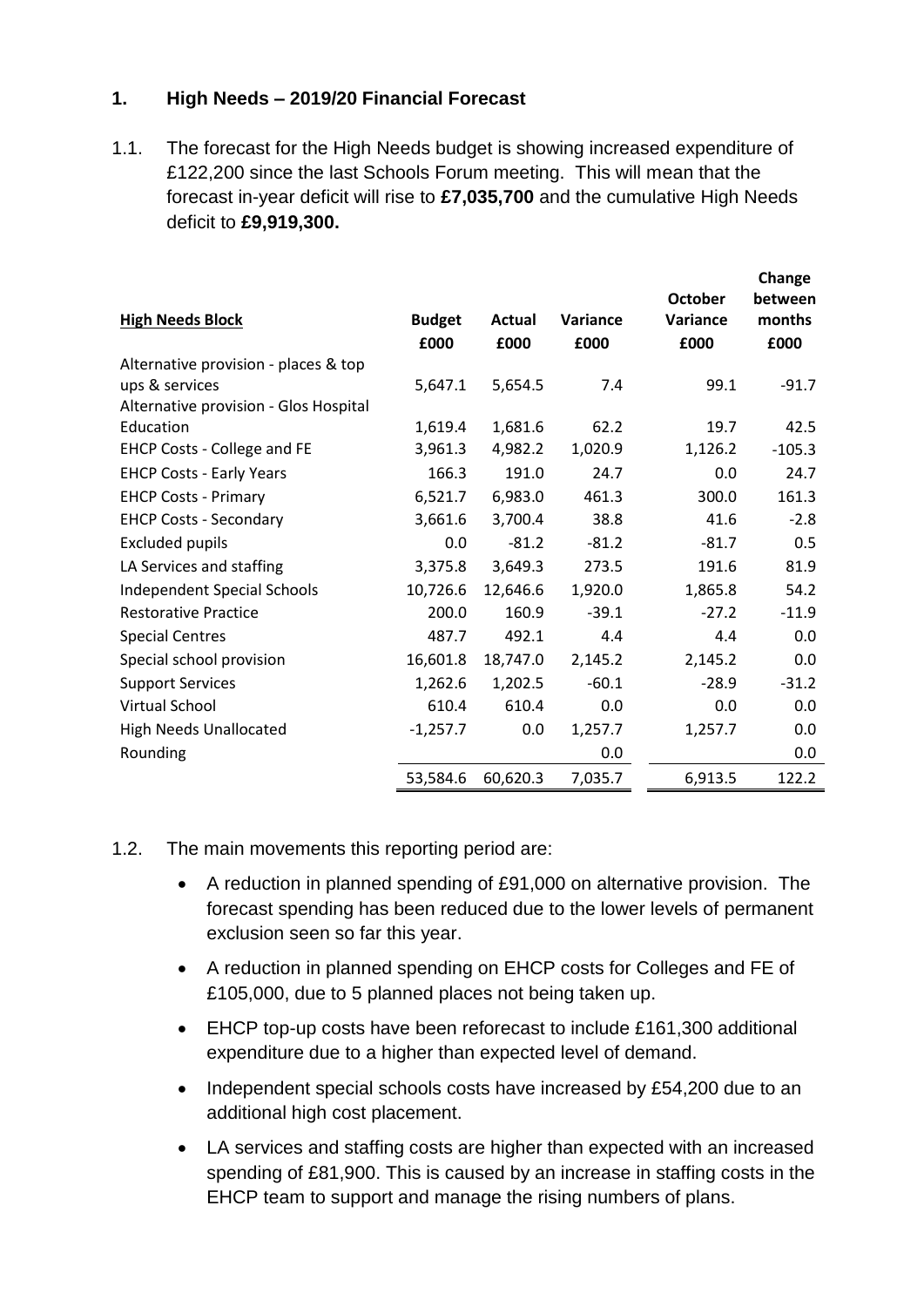# **2. High Needs Draft Budget – 2020/21**

- 2.1. The 2019/20 budget was prepared on assumptions that the rising level of need and the increasing number of Education Health Care Plans (EHCPs) would abate. This has not materialised and the planned deficit of £1,257,700 is now just over £7m. In section 3 of this report we have provided more details of the national picture for high needs and comparison data for other local authorities. This shows that we still compare favourably against the national picture and comparator authorities.
- 2.2. Whilst it is difficult to precisely forecast the 2020/21 budget, due to the demand led nature of the expenditure, it is important that the budget provides a much more accurate forecast than in 2019/20. This will provide a more stable basis from which we are able to deliver and make longer term plans for recovery. Importantly it will also enable us to present a more accurate picture of the funding pressures to the Department for Education (DfE) and the Education Skills Funding Agency (ESFA). At the current level of overspend we will be asked by the DfE and ESFA to submit a recovery plan.
- 2.3. Therefore, in creating the draft budget for 2020/21 we have assumed that trends we have seen in 19/20 will continue. The key assumption in setting the 2020/21 budget is the predicted rise in the number of Education Health Care Plans and where the children and young people will be educated (mainstream or specialist provision).
- 2.4. Whilst we still expect the rise in the number of EHCPs to reduce over time, this last year has proved that we should be cautious in assuming that the trend will change in the short-term.
- 2.5. The 2020/21 draft budget has therefore been prepared on the assumption that the net increase in EHCPs will be 355, which is in line with the rise seen 2019/20 and continues to reflect national trends. It also assumes that the proportion of children and young people educated in the mainstream and specialist provision will remain in line with the 2019/20 trend (as below).

|                   | Mainstream | Maintained     | Independent    | <b>FE/P16</b> | Other       |
|-------------------|------------|----------------|----------------|---------------|-------------|
|                   |            | Special        | non-maintained |               | (AP,        |
|                   |            | <b>Schools</b> | Special        |               | <b>GHES</b> |
|                   |            |                | <b>Schools</b> |               | $etc.$ )    |
| % of total no. of |            |                |                |               |             |
| CYP with          | 45%        | 35%            | 6%             | 10%           | 4%          |
| <b>EHCPS</b>      |            |                |                |               |             |

2.6. The draft budget also assumes the full-year costs for special and independent special school places. However we would expect a number of placements to start later in the year and attract less cost. As such and based on the current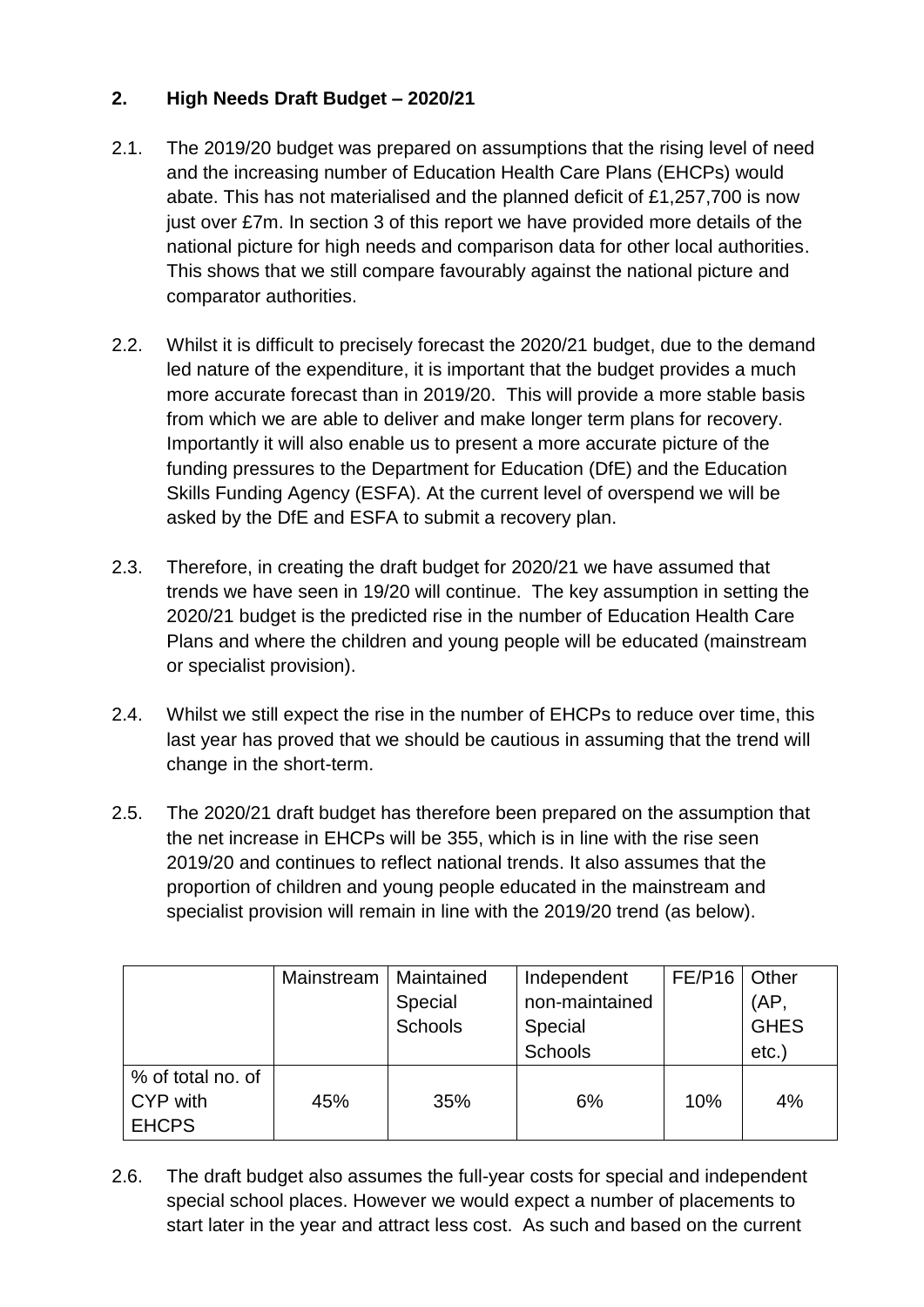trends and available information, we believe this draft budget represents a worst-case scenario for 2020/21.

|                                                     |                     | 2019/20                   | 2020/21                           |        |       |                           |
|-----------------------------------------------------|---------------------|---------------------------|-----------------------------------|--------|-------|---------------------------|
| <b>High Needs Block</b>                             |                     | Forecast year end         | <b>Estimated</b><br><b>Budget</b> |        |       | Variance<br>19/20 - 20/21 |
|                                                     |                     | £000                      |                                   | £000   |       | £000                      |
| Alternative provision - places & top ups & services | £                   | 5,683                     | £                                 | 5,684  | £     | 1                         |
| Alternative provision - Glos Hospital Education     | £                   | 1,651                     | £                                 | 1,685  | £     | 34                        |
| <b>EHCP Costs - College and FE</b>                  | £                   | 6,892                     | £                                 | 7,222  | £     | 330                       |
| <b>EHCP Costs - Early Years</b>                     | £                   | 181                       | £                                 | 186    | £     | 5                         |
| <b>EHCP Costs - Primary</b>                         | £                   | 6,983                     | £                                 | 7,977  | £     | 994                       |
| <b>EHCP Costs - Secondary</b>                       | £                   | 3,703                     | £                                 | 4,111  | £     | 407                       |
| <b>Excluded pupils</b>                              | ٠£                  | 81                        | -£                                | 100    | $-E$  | 19                        |
| LA Services and staffing                            | £                   | 3,638                     | £                                 | 3,443  | -£    | 194                       |
| <b>Independent Special Schools</b>                  | £                   | 12,595                    | £                                 | 13,599 | £     | 1,005                     |
| <b>Restorative Practice</b>                         | £                   | 161                       | £                                 | 200    | £     | 39                        |
| <b>Special Centres</b>                              | £                   | 700                       | £                                 | 696    | $-E$  | 4                         |
| Special school provision                            | £                   | 22,910                    | £                                 | 25,177 | £     | 2,266                     |
| <b>Support Services</b>                             | £                   | 1,214                     | £                                 | 1,270  | £     | 56                        |
| Virtual School                                      | £                   | 610                       | £                                 | 620    | £     | 10                        |
|                                                     |                     |                           |                                   |        |       |                           |
|                                                     | £                   | 66,840                    | £                                 | 71,770 | £     | 4,929                     |
|                                                     |                     |                           |                                   |        |       |                           |
|                                                     |                     | <b>Funding Allocation</b> |                                   |        | £     | 66,429                    |
|                                                     | Predicted overspend |                           |                                   | £      | 5,341 |                           |

- 2.7. As shown above the predicted overspend is currently forecast at £5,341,000. This is after the cash injection of £6.534 million additional funding from DfE, which has not fully covered the rise in spend in 19/20.
- 2.8. Refinements will continue to be made to the forecasting model. In particular feedback from Gloucestershire Special School Heads on additional capacity for places will need to be factored into the model, as it currently assumes that we will be able to meet the rising level of need for special school places in the maintained sector.
- 2.9. Following the last Schools Forum meeting, Senior Officers met with the Gloucestershire Association of Special Schools Heads to explore opportunities to increase commissioned place numbers and meet some of the more complex needs that are currently served by independent provision.
- 2.10. The response has been positive and is currently being reviewed by the specialist commissioning team, so that formal decisions about commissioned places to meet demand can be agreed early in the New Year.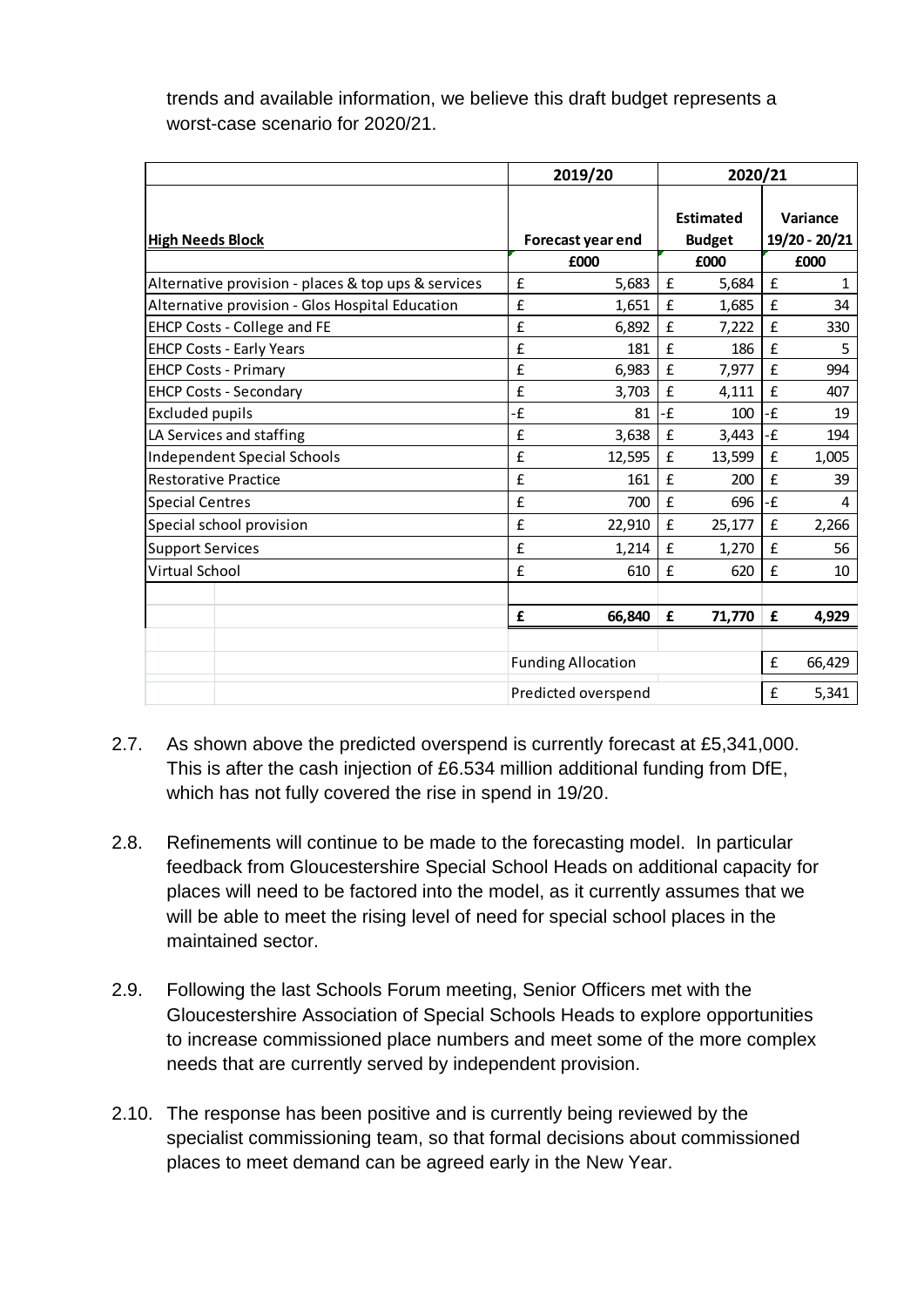**Forum members are asked to consider and comment on the key assumptions that underpin the draft budget:** 

- **That we assume a continued net increase of circa 355 EHCPs next year.**
- **That the proportions of children and young people with EHCPs educated in the mainstream and specialist provision will be in line with 2019/20.**

## **3. The National and Local Context for High Needs Funding**

- 3.1. To date Gloucestershire is in a minority of authorities which haven't subsidised High Needs funding through a transfer of money from the schools block.
- 3.2. Despite this our financial position in comparison to other local authorities is favourable. Reviewing Schools Forum and Cabinet reports we have compiled a short list of local comparators.

|                                       | In year<br>Forecas<br>2019/20 | Forecas<br><b>Balance</b><br>2019/20 | High<br><b>Needs</b><br><b>Budget</b><br>2019/20 | %<br>varianc<br>e<br>against<br>high<br>needs<br>budget | Provisional<br>funding<br>2020/21 | Additional<br>funding<br>2020/21 |
|---------------------------------------|-------------------------------|--------------------------------------|--------------------------------------------------|---------------------------------------------------------|-----------------------------------|----------------------------------|
|                                       | £000                          | £000                                 | £000                                             | $\%$                                                    | £000                              | £000                             |
| <b>Bristol</b>                        | 1,754                         | 3,716                                | 53,931                                           | 6.89                                                    | 60,531                            | 6,600                            |
| Cambridge                             | $-8,829$                      | $-16,000$                            | 68,843                                           | $-23.24$                                                | 74,594                            | 5,751                            |
| Devon                                 | $-18,700$                     | $-18,359$                            | 69,062                                           | $-26.58$                                                | 75,015                            | 5,953                            |
| Gloucestershire                       | $-6,669$                      | $-7,486$                             | 59,895                                           | $-12.50$                                                | 66,026                            | 6,131                            |
| Hampshire                             | $-14,000$                     | $-27,747$                            | 115,630                                          | $-24.00$                                                | 133,721                           | 18,091                           |
| Oxfordshire<br>S.                     | $-14,000$                     | $-11,626$                            | 64,263                                           | $-18.09$                                                | 72,638                            | 8,375                            |
| Gloucestershire                       | $-4,752$                      | $-16,398$                            | 32,291                                           | $-50.78$                                                | 35,076                            | 2,785                            |
| Wiltshire                             | $-3,000$                      | $-5,073$                             | 46,867                                           | $-10.82$                                                | 51,307                            | 4,440                            |
| Worcestershire<br>(-) denotes deficit | $-9,000$                      | $-9,600$                             | 51,629                                           | $-18.59$                                                | 59,692                            | 8,063                            |

NB: The forecast figures for 2019/20 are taken from Cabinet reports which are not consistent or clear as to whether it is an in-year forecast or one including balances. Balances could include Early Years and Central Block funding as well NB: Bristol reported an LA contribution of £4.1m to support High Needs

- 3.3. Forum members are also asked to consider our local context against the national research undertaken by the ISOS partnership on behalf of the Local Government Association. The research report has been shared at previous Forum meetings, but is included again for context.
- 3.4. The research clearly shows a predicted gap in funding by 2021 of £1.6B. The allocation of £700m in the most recent funding announcements is 900m short of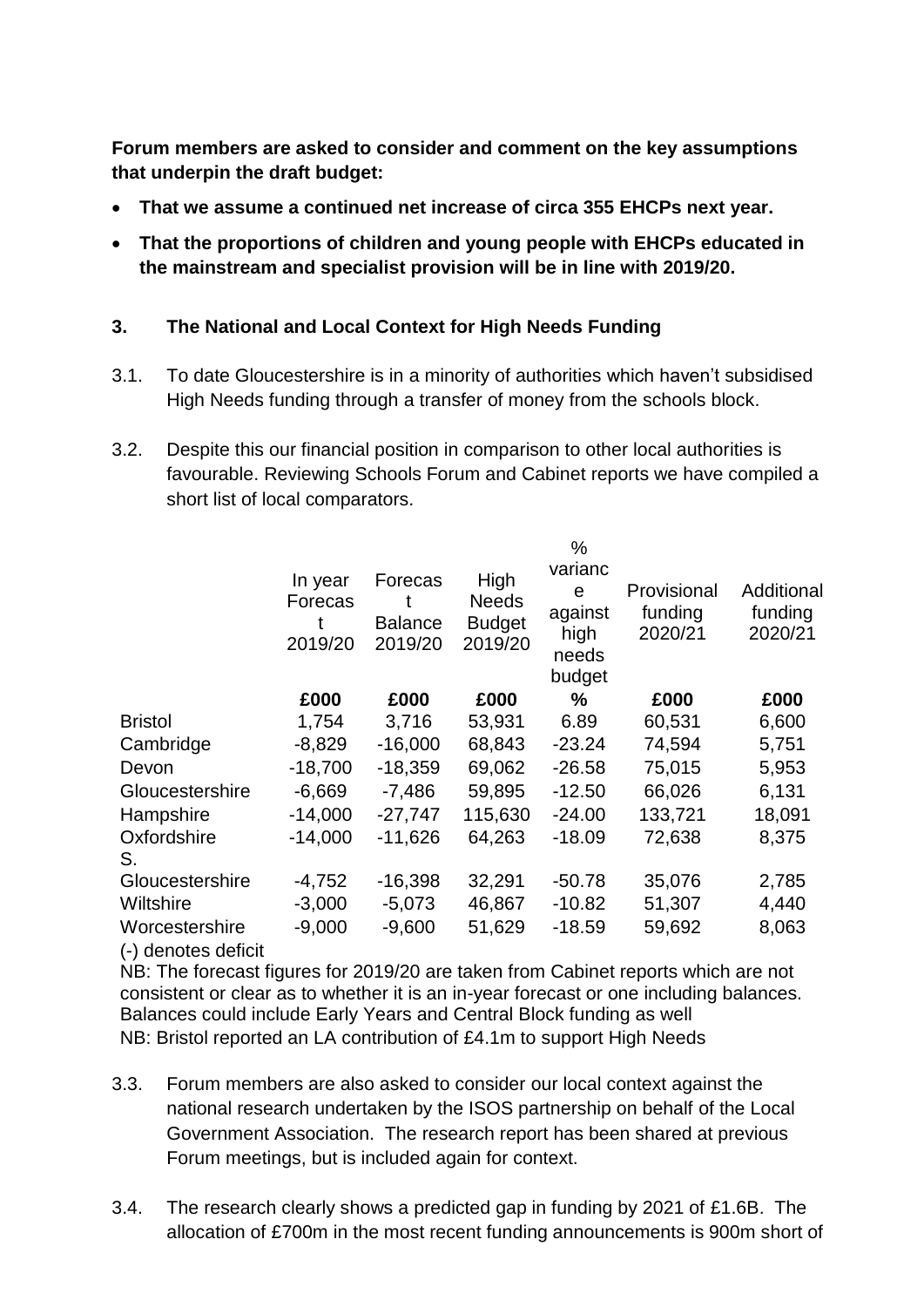the predicted shortfall. The gap in this funding accurately reflects the shortfall that we are predicting for 2020/21.

- 3.5. It is clear that the government are aware of the funding crisis that is facing High Needs and the impact that the changes to the code of practice in 2014 have had. We are therefore expecting a review of the SEND Code of Practice which would lead to the implementation a revised Code of Practice in January 2021.
- 3.6. Forum members will recall that during the summer The Department for Education launched a consultation on how to improve funding arrangements for learners with high needs, from which we await a response.

*The department is seeking views on what "may be adversely influencing local authorities, mainstream schools, colleges and other education providers" in their support for young people with special education needs and disabilities (SEND*).

- 3.7. It is clear that level of funding that has been provided by the Department for Education nationally does not sufficiently address the pressures that Local Authority High Needs budgets are under. This is clearly shown above.
- 3.8. The High Needs strategy and the focus on earlier intervention and support will go some way to addressing the rising level of need in the long-term, but will not have a transformational impact in the short term.

## **4. Next steps**

- 4.1. Over the coming months we will continue to refine the draft budget for 2020/21 ensuring that it is as an accurate forecast for the year and that we do not see the significant variations that we have seen this year.
- 4.2. This will provide a true picture of the costs of High Needs that we are able to share with the DfE and ESFA as part of their policy and funding reviews.
- 4.3. However, we will also need to consider and prepare options should policy and funding for High Needs not changes. This could include the transfer of funds from the schools block, changes to discretionary payments (e.g. 1 in 40, diseconomies of scale funding), a review of SEND banding/funding and Local Authority service delivery.
- 4.4. These options will be considered as part of a full public consultation which would report to the schools forum in September 2020; with a view to implementation in 2021/22 (should central policy and funding positions not change during the year).

## **Forum members are asked to consider and feedback on the current financial position, the national and local picture and the proposed next steps.**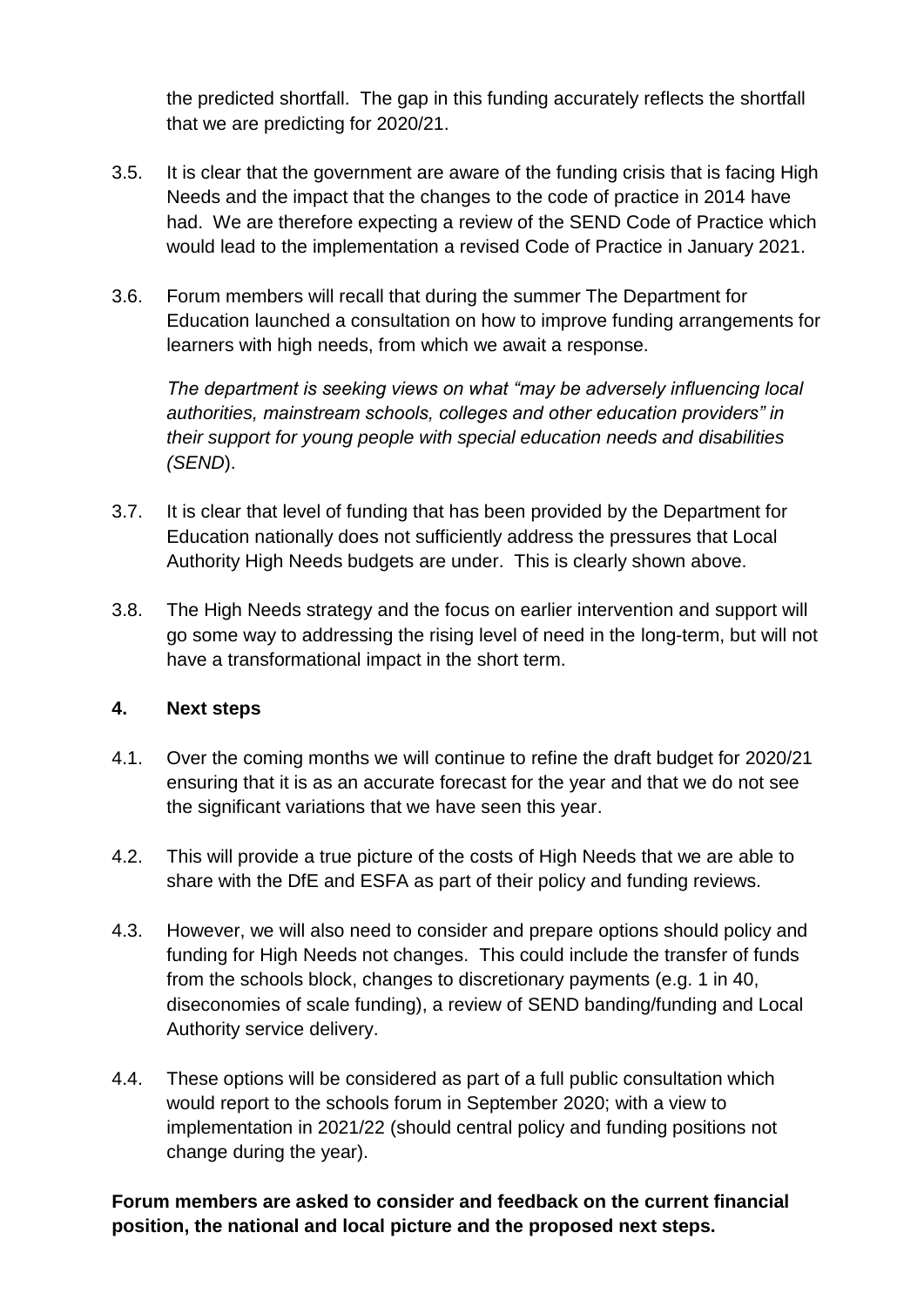# **5. Funding Inclusion and Early Intervention - The School Forum Working Group**

- 5.1. In the first working group in October, there was agreement with the underlying principles and objectives in the proposal. Notes from the working group in October and the proposal can be found in last School Forum agenda pack.
- 5.2. At the working group meeting in November we discussed and approved a model (Appendix A) that will apportion funding between primary and secondary schools, based upon two key factors:
	- The first was the additional needs factors in the National Funding Formula (NFF) (Low Prior Attainment, Deprivation and English as an Additional Language). This identifies the incidence of where the pupils are and takes into account the NFF value weightings applied to each of the additional needs elements.
	- The second is the average number of permanent exclusions over the last 5 years. This had then been used to obtain a weighting between the sectors that had been applied to uplift the secondary additional needs budgets.
- 5.3. The meeting also brought forward a range of operational and logistical concerns about the proposal. Notes from the meeting can be found in the agenda pack.
- 5.4. To move the project forward and to address the logistical and operational concerns we are proposing to test the new model through a pilot. Following discussions with and agreement from the Cheltenham Association of Secondary Headteachers we are proposing to run the pilot in the Cheltenham area. The basis of the pilot is outlined below:

# **Objectives**

The objective of the pilot will be to test and refine a number of the key elements of the proposed model. This would include:

- **Collaboration**: Test how effectively schools are able to implement a positive and open culture of collaboration within the cluster, to support and challenge at both Baseline and Tier 1 provision.
- **Strategic oversight**: Ensure that the Cluster Strategic Panel operates effectively to ensure oversight and strategic direction.
- **Baseline and Tier 1 support**: Test the quality and level of support provided at baseline and tier 1 by Gloucestershire County Council Services, alternative provision schools and wider network of alternative providers in Gloucestershire.
- **Key Stage 3**: Test whether the support provided at Baseline and Tier 1 is effective and sufficient to ensure that we are able to meet the objective of not permanently excluding at KS3.
- **High Tier Alternative Provision**: Test how effectively the Higher Tier Alternative Provision Panel will function and the support and development required for alternative provision schools to adapt and deliver a broader vocational and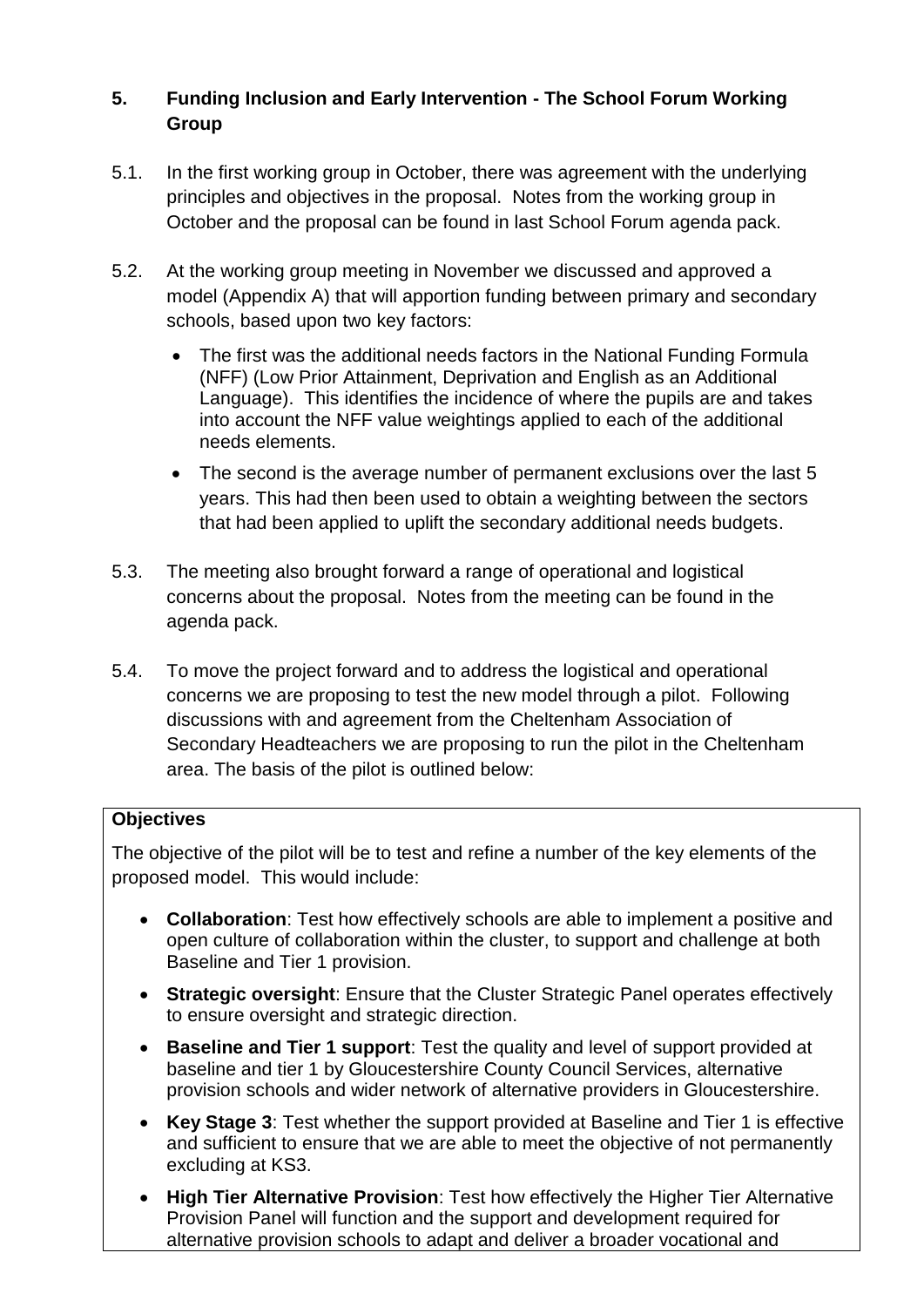academic Key Stage 4 offer.

 **Funding**: Test that the funding model operates effectively and that funding is targeted and used effectively to support the children most at risk of permanent exclusion.

# **Funding**

To ensure stability during the pilot programme alternative provision will continue to be commissioned countywide at current levels. Funding to do this has been top-sliced from the total available funding (£5.7m spend on alternative provision). After this top-slice, funding for the 6 schools in the Cheltenham cluster will be **£456,038** for the financial year. How funding is distributed between schools and the cluster will need to be agreed as part of the pilot and should focus on ensuring it's available to schools and children that are in most need of support.

# **Timeline and evaluation**

To thoroughly test the model, we will need to pilot over a minimum of 5 terms, with the flexibility to extend as required. Implementation will commence in term 4 2019/20, with a view to start operating in term 5. If progress is successful and agreement can be reached we would like to extend the pilot later in the year to include another cluster.

A formal evaluation framework with success criteria will be developed and agreed during the first phase of the pilot.

**Forum members are asked to review and provide feedback on the notes of the working group meeting, the funding model and the outline of the pilot programme.** 

**Forum members are asked to agree to proceed with a pilot programme as outlined above.**